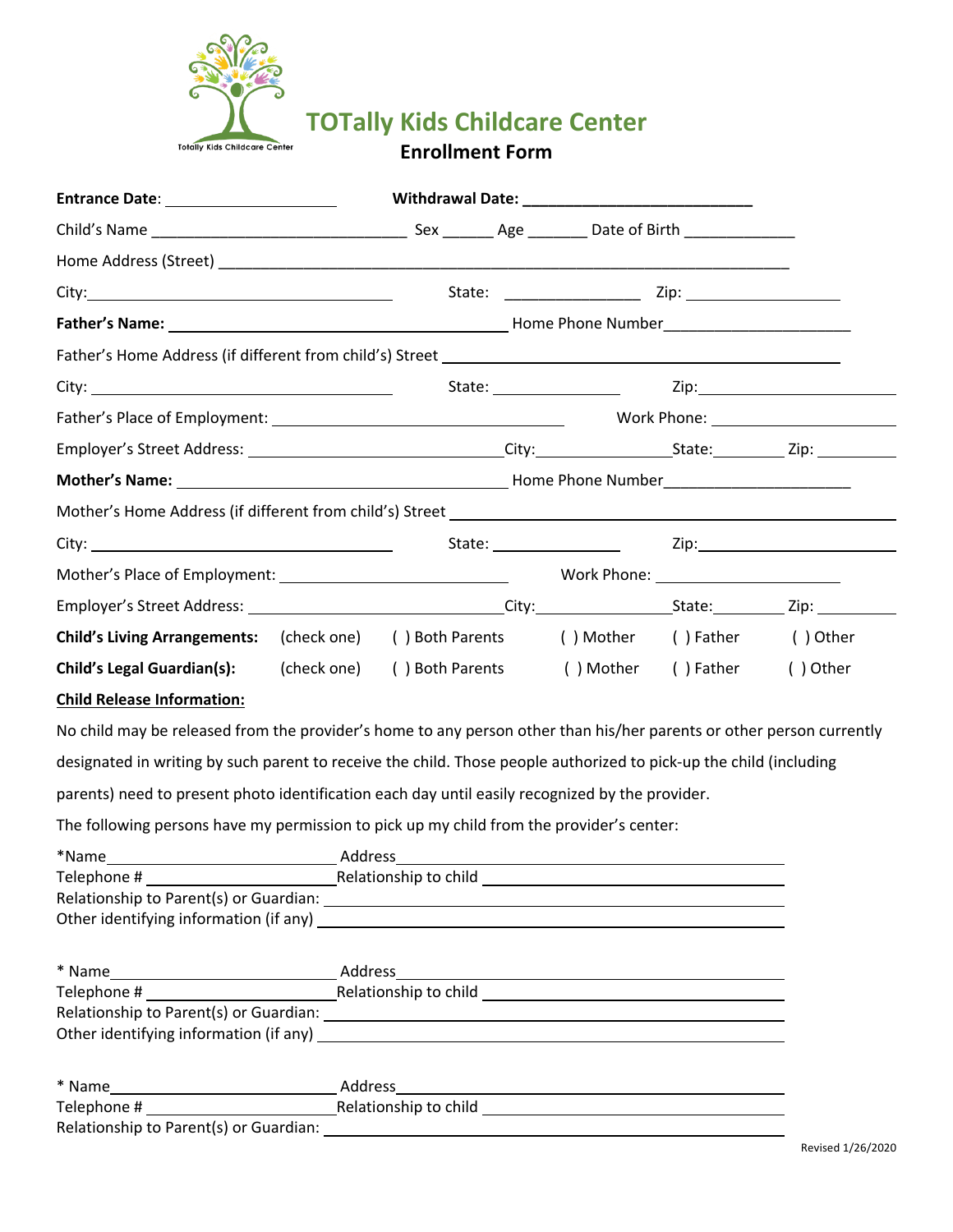|  | Other identifying information (if any) |  |
|--|----------------------------------------|--|
|--|----------------------------------------|--|

### **Emergency/Medical Information:**

| If neither parent nor guardian can be reached in case of an emergency call:                                                                                                                                                   |                                                                                                                                                                                                                                                         |
|-------------------------------------------------------------------------------------------------------------------------------------------------------------------------------------------------------------------------------|---------------------------------------------------------------------------------------------------------------------------------------------------------------------------------------------------------------------------------------------------------|
| Name: Name and the service of the service of the service of the service of the service of the service of the service of the service of the service of the service of the service of the service of the service of the service | Telephone Number: __________________                                                                                                                                                                                                                    |
|                                                                                                                                                                                                                               | Telephone Number: _________________                                                                                                                                                                                                                     |
|                                                                                                                                                                                                                               | Telephone Number: _________________                                                                                                                                                                                                                     |
|                                                                                                                                                                                                                               |                                                                                                                                                                                                                                                         |
|                                                                                                                                                                                                                               |                                                                                                                                                                                                                                                         |
|                                                                                                                                                                                                                               |                                                                                                                                                                                                                                                         |
|                                                                                                                                                                                                                               |                                                                                                                                                                                                                                                         |
|                                                                                                                                                                                                                               | The following special accommodation(s) may be required to most effectively meet my child's needs while at the center:                                                                                                                                   |
|                                                                                                                                                                                                                               | My child is currently on medication(s) prescribed for long-term continuous use and/or has the following preexisting                                                                                                                                     |
|                                                                                                                                                                                                                               | <b>EMERGENCY MEDICAL AUTHORIZATION</b>                                                                                                                                                                                                                  |
|                                                                                                                                                                                                                               |                                                                                                                                                                                                                                                         |
| shall assume responsibility for payment of services.                                                                                                                                                                          | Suffer an injury or illness while in the care of TOTally Kids Childcare Center and the facility is unable to contact me (us)<br>immediately, it shall be authorized to secure such medical attention and care for the child as may be necessary. I (We) |
|                                                                                                                                                                                                                               |                                                                                                                                                                                                                                                         |
| <b>Permission for Activities:</b>                                                                                                                                                                                             | Are there any other activities in which your child should not participate? Letterman and the state of the state of the state of the state of the state of the state of the state of the state of the state of the state of the                          |
| <b>Photo Permission:</b><br>our child's first or last name will not be used in such publications.                                                                                                                             | photograph on the website, fliers, brochures, or any other publication relative to TOTally Kids Childcare. We realize that                                                                                                                              |
| I/we will notify the provider, if any of the information changes.                                                                                                                                                             | I/We certify that all information given on this form is correct and accurate to our best knowledge. I/We promise that                                                                                                                                   |
| Mother's Signature                                                                                                                                                                                                            | Date                                                                                                                                                                                                                                                    |
| Father's Signature                                                                                                                                                                                                            | Date                                                                                                                                                                                                                                                    |

Provider's Signature development of the Date

\_\_\_\_\_\_\_\_\_\_\_\_\_\_\_\_\_\_\_\_\_\_\_\_\_\_\_\_\_\_\_\_\_\_\_\_\_ \_\_\_\_\_\_\_\_\_\_\_\_\_\_\_\_\_\_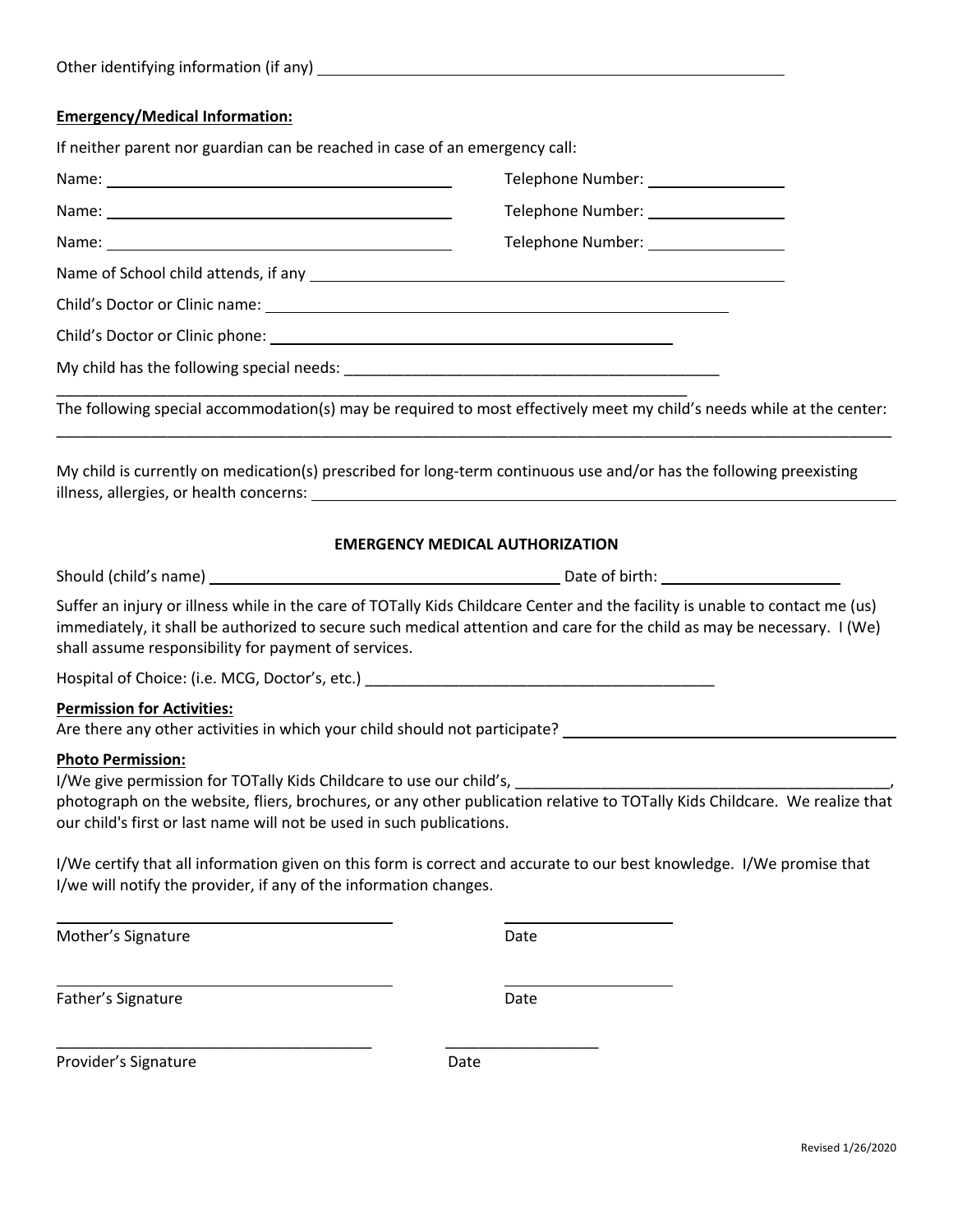#### **Parents or Guardian's Notice of No Liability Insurance and Acknowledgement**

I understand that I am being informed in writing by signing this acknowledgement that this facility, TOTally Kids Childcare Center, does not carry liability insurance sufficient to protect my children in the event of an injury, etc.

\_\_\_\_\_\_\_\_\_\_\_\_\_\_\_\_\_\_\_\_\_\_\_\_\_\_\_\_\_\_\_\_\_\_\_\_\_\_\_\_\_\_\_\_\_\_\_\_\_\_ \_\_\_\_\_\_\_\_\_\_\_\_\_

**Parent/Guardian Signature Date** 

**Parent/Guardian Name (Print)** Date

**Totally Kids Childcare Center Director's Signature Date**

Revised 1/26/2020

\_\_\_\_\_\_\_\_\_\_\_\_\_\_\_\_\_\_\_\_\_\_\_\_\_\_\_\_\_\_\_\_\_\_\_\_\_\_\_\_\_\_\_\_\_\_\_\_\_\_ \_\_\_\_\_\_\_\_\_\_\_\_\_\_\_

**\_\_\_\_\_\_\_\_\_\_\_\_\_\_\_\_\_\_\_\_\_\_\_\_\_\_\_\_\_\_\_\_\_\_\_\_\_\_\_\_\_\_\_\_\_\_\_\_\_\_ \_\_\_\_\_\_\_\_\_\_\_\_\_**